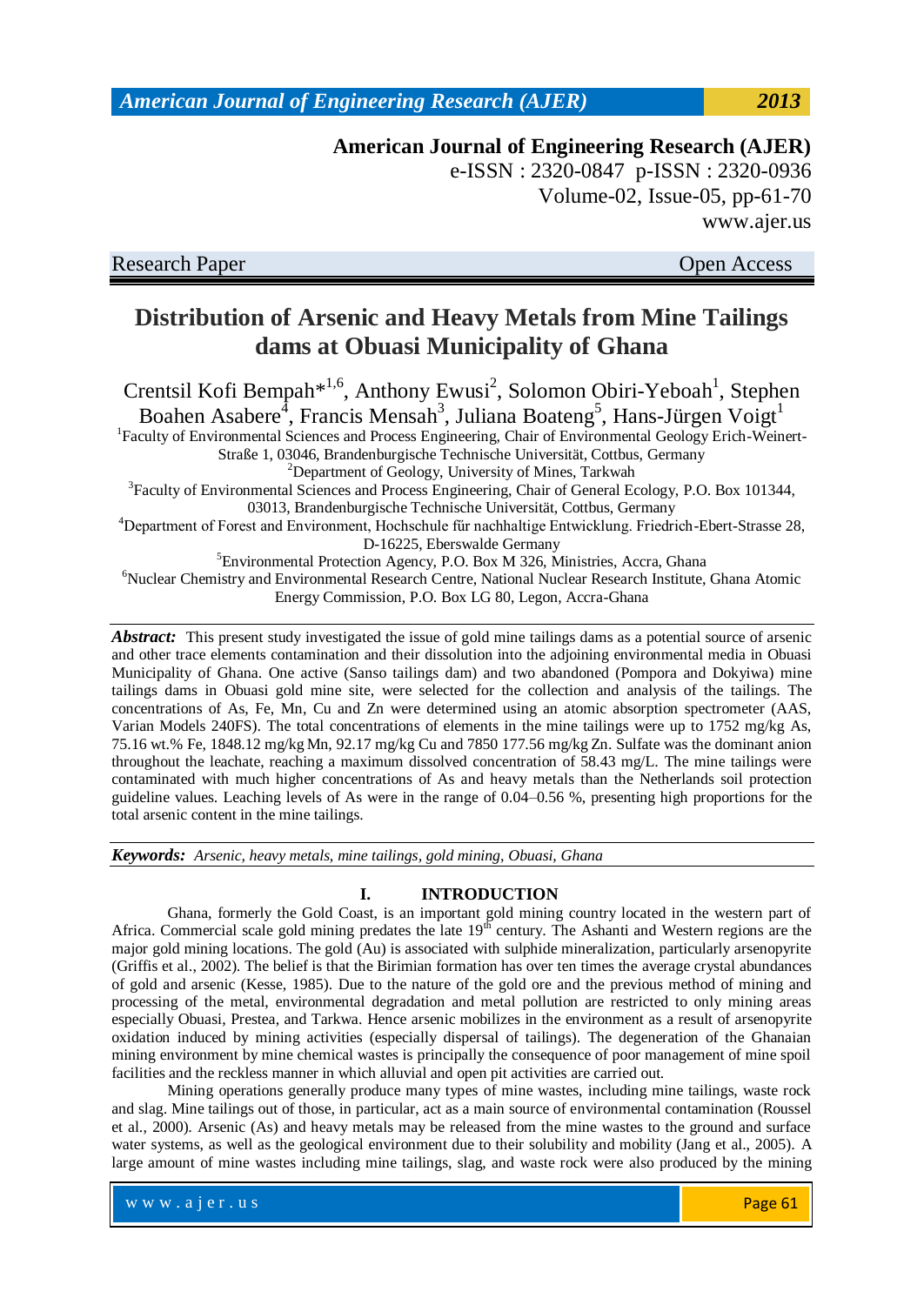operation and are usually passed into the tailings. Also, flood damages and ground subsidence have occurred at the mine several times because it was not equipped with any facility for the prevention of the damage. During the year 2005, there were three recorded incidents of tailings spillage, each of it resulted in serious environmental problems at Obuasi. This spillage from the dams would be the cause of reduced production levels of farm products and reddish color of vegetation in the area as well as the bare nature of some portions of the land (Kumi-Boateng, 2007). Arsenic in mine tailings usually exists in sulfide minerals such as pyrite (FeS2), arsenopyrite (FeAsS), galena (PbS), chalcopyrite (CuFeS2), and sphalerite [(Fe, Zn)S] (Roussel et al., 2000). Oxidation, dissolution, precipitation, adsorption, and desorption mainly occur in mine tailings exposed to the air. Oxidation of sulfide minerals results in contamination of the surrounding soil and groundwater by allowing release of As and heavy metals in sulfide-bearing minerals (Kim et al., 2004; Lim et al., 2009). Furthermore, As and heavy metals from mine tailings may cause fatal diseases in humans through crops and water due to the characteristic easy accumulation in internal organs (Lee et al., 2007). Hence, tailings need to be properly managed because they constitute a major source of release of many trace elements into the environment. Gold mine tailings at Obuasi, for instance, contain very high amount of As, averagely 8305 mg/kg (Ahmad and Carboo, 2000). The preferred approach to tailings management is to pump the tailings, usually in slurry form, into impoundments or dams designed to hold the tailings and perform a number of functions, including treatment functions. Around the town of Obuasi, Prestea and Tarkwa studies in these locations revealed high As concentration in water, soil, fruits, food crops, biological tissues, rivers, school compounds, farmlands and settlements close to the mine sites (Smedley et al., 1996; Amonoo-Neizer et al., 1996; Golow et al., 1996; Carboo and Sarfor-Armah, 1997; Ahmad and Carboo, 2000; Boadu et al., 2001; Akabzaa et al., 2005; Asklund and Eldvall, 2005; Ansong Asante et al., 2005). In cognizance of the above, it is apparent that, the As research in the Ghanaian environment focused primarily on surface waters, soils, food crops, fruits and biological samples with limited studies on mine tailings, identified as one of major source of As poisoning. More so, the few studies performed in some parts of Obuasi were restricted to only few sites with most communities unattended. Unfortunately, gold mining is progressing steadily in Obuasi environment known to have geology rich in arsenopyrite. Yet, the impact of this element in the Ghanaian environment has not received the fullest attention.

This present study investigated the issue of gold mine tailings dams as a potential source of arsenic and other trace elements contamination and their dissolution into the adjoining environmental media in Obuasi Municipality. The study considered two types of tailings dams - one active and two decommissioned - and assessed the distribution of these heavy metals. In addition, leaching test was conducted with rain water to ascertain a way to preserve arsenic species without change of their oxidation states and to prevent added chemicals from affecting dissolution process.

### **II. PHYSIOGRAPHY, GEOLOGY AND HYDROGEOLOGY**

Obuasi is located in the Ashanti region of Ghana (Fig. 1) and is about 64 km south of Kumasi, the regional capital and 300 km north-west of Accra, the capital of Ghana. It is situated at latitude 6° 12' 00'' North and longitude 1° 40' 00'' West. It is located in the tropical evergreen rain forest belt. It covers an area of about about  $162.4 \text{ km}^2$  and is bounded on the south by Upper Denkyira District of the Central Region, east by Adansi South District, west by Amansie Central District and north by Adansi North District (Mensah, 2012). The climate is of the semi-equatorial type with a double rainfall regime. Total annual rainfall is about 1700 mm. Mean average annual temperature is 25.5 °C and relative humidity is 75-80 % in the wet season (Fig. 2).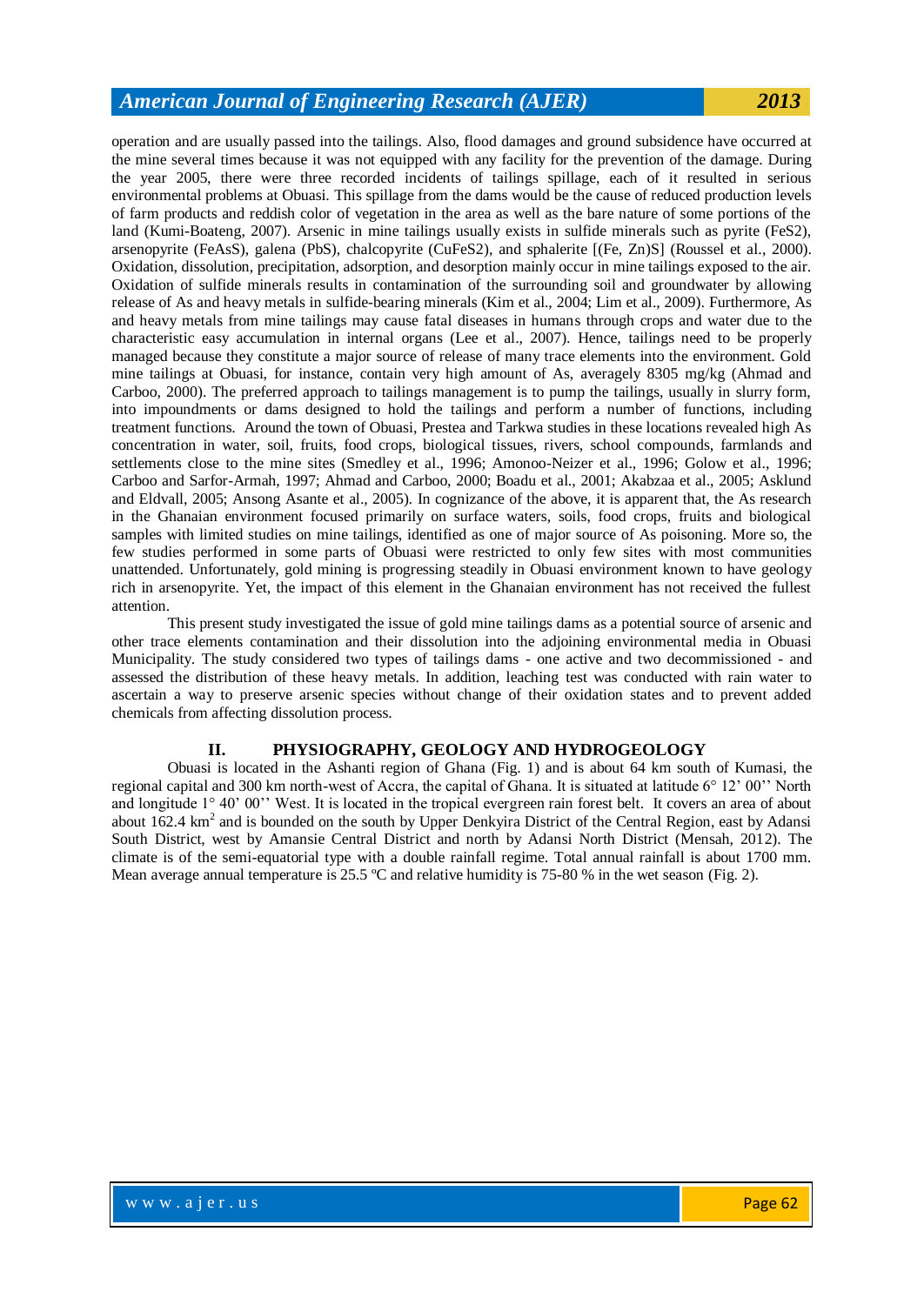





The area is underlain by metavolcanic, pyroclastic and metasedimentary rocks (Fig. 3). The metavolcanic rocks are of basaltic and gabbroic in compositions whereas the metasedimentary rocks are mainly tuffaceous and carbonaceous phyllites, tuff, cherts and manganeferous sediments. These two units are contemporaneous and separated by a major shear zone. Intruding the metavolcanic and metasedimentary rocks are magmatic bodies and porphyritic granitoids consisting of hornblende-rich varieties that are closely associated with the volcanic rocks, and mica-rich varieties which are found in the metasediment units (Kesse, 1985). The Birimian is overlain by the Tarkwaian rocks made up of sedimentary units and also recent alluvial deposits. Gold ores contain high sulphide minerals, made up mainly of arsenopyrite and pyrite (Osae et al., 1995). The top 30-80 m of the subsurface is made up of porous rocks that mark the water table in the area (Foli and Nude, 2012). Rock porosity ranges from 1.0-5.0×10G7 m/s (Kumapley, 1993). These rocks have undergone some degree of weathering and consist mainly of clay deposits which have subsequently been hardened and altered. A cross section of the hills along the roads reveals the presence of an uneven distribution of quartz veins injected into the phyllites which break up on weathering to give rise to pisolithic and gravely pebbles (Boateng et al., 2012). The topography of Obuasi and its environs varies from gently undulating to hilly. There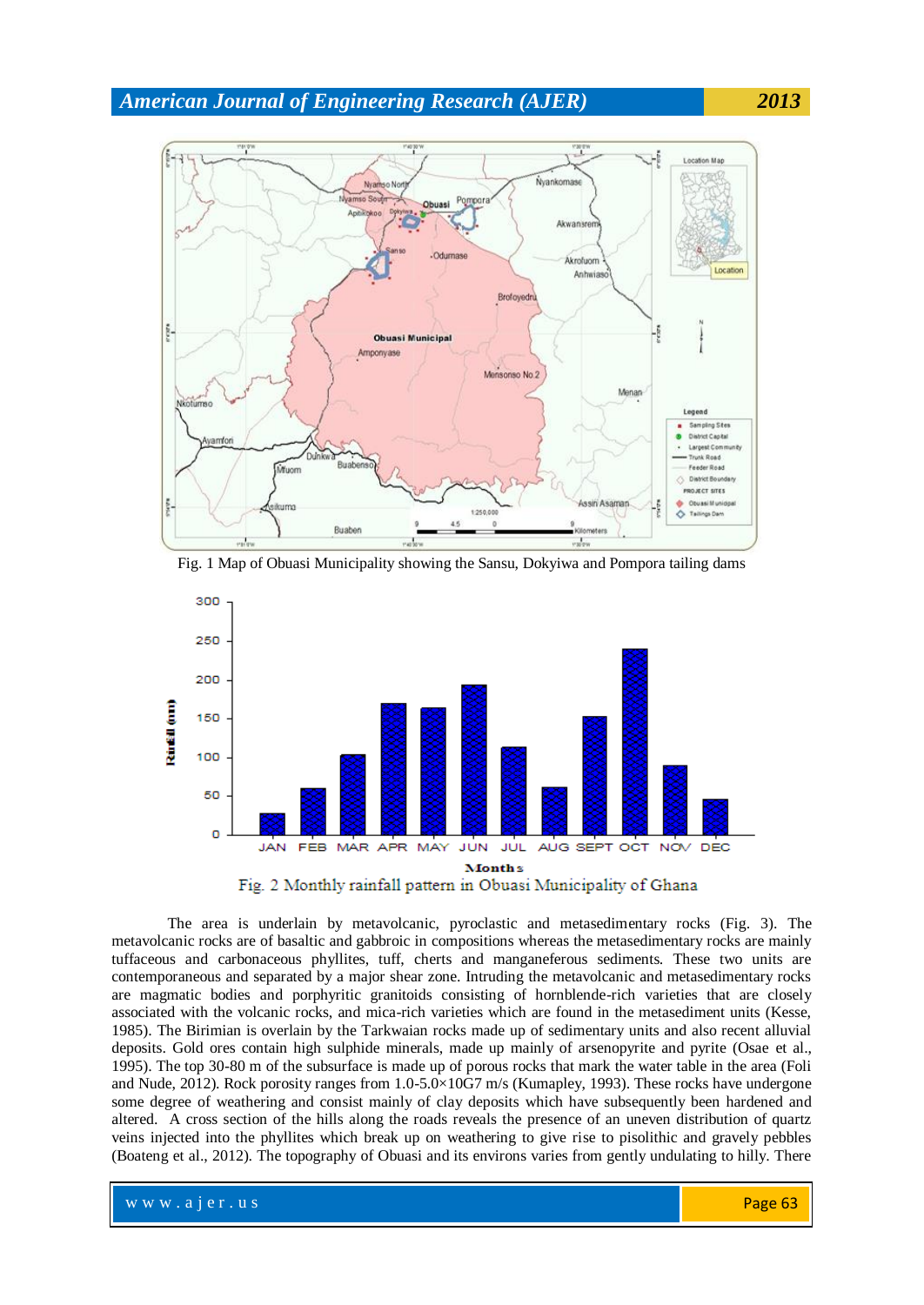are moderately high-elevated lands with lowlands and valleys between them. The highlands trend in different directions; they have flat and plateau tops and are generally amorphous in their shapes.



Fig. 3 The geological map of Obuasi

#### **Sample Collection**

### **III. MATERIALS AND METHODS**

Active and abandoned gold mine tailings dams (Fig. 1) were selected for the sample collection and analysis in the present study: they are Sansu active tailings dam, abandoned tailings dams at Pompora and Dokyiwa communities, respectively. The active tailings dams were built some two decades ago with the decommissioning of the old dam, which was used for several decades. Six spots were selected randomly at each study site for sampling using soil auger and chisel hoe. Mini pits were dug at selected points, the soils were identified by the series name and sampled at a depth of 0-20 cm. At each demarcated selected point within every site, three 1 kg soil samples were collected at a depth of 20 cm from six different locations apart by about 15 m (Fig. 1). Samples were however, not taken from locations that were difficult to access. The samples were placed into plastic bag, and then stored in a cooler in the field. The samples were transported to the laboratory for analysis. The concentrations of As, Fe, Mn, Cu and Zn were determined using an atomic absorption spectrometer (AAS, Varian Models 240FS). Particle size distribution was determined using the modified Bouyoucos hydrometer (Day, 1965). Soil pH and electrical conductivity (EC) were also determined by glass electrode in a soil-water ratio of 1:2.5. Dissolved oxygen (DO, YSI model 58) was measured. The values of several anions (Cl, F, NO<sub>3</sub>, and SO<sub>4</sub><sup>2</sup>) were determined by an ion chromatography (as described below).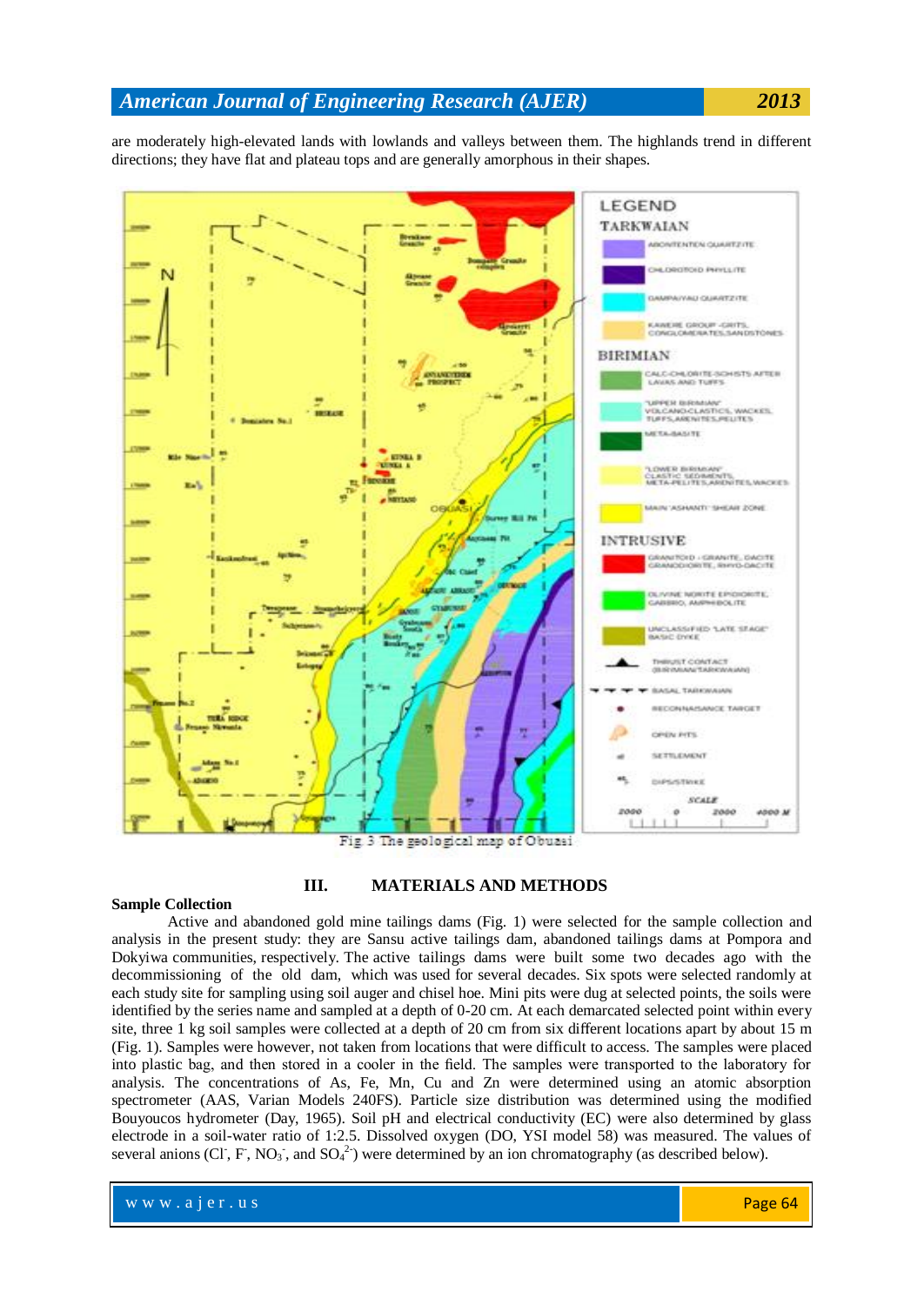### **Laboratory Analysis**

In order to determine the total concentrations of arsenic and metals (Fe, Cu, Mn and Zn) in the mine tailings, the samples were dried using a freeze-drier for 3–4 days and homogenized by thorough mixing. The homogenized dried samples were sieved through a 0.2 mm sieve and were digested using EPA method 6010 (Roy-Keith, 1998). A total of 18 samples were digested separately and replicate results for each sample were obtained by repeating the same process on two different days. The final suspended mixture was filtered through a 0.45 µm membrane filter. The same procedure was performed with a blank and a standard reference material (2711, Montana Soil Moderately Elevated Traces) in each batch of digestion. The concentrations of arsenic and the trace metals in the leachate were determined using atomic absorption spectrometer (AAS) whereas those of anions were by ion chromatograph (IC).

Lastly, leaching concentrations of arsenic from the mine tailings were evaluated. Leaching tests of the mine tailings were performed to indirectly evaluate release and mobility of contaminants to the surrounding environment by normal rainwater (approx. pH 5.8). The leaching test was conducted with rainwater in order to preserve arsenic species without change of their oxidation states and to prevent added chemicals from affecting As dissolution process.

#### **Quality Control Parameter for Mine Tailings Arsenic Determination**

Quality control measures were incorporated into the analytical scheme. Instrumental calibration, replicates and field blanks were prepared according to Knödel et al., (2007). A quality control (QC) standard was run routinely during the sample analysis to monitor instrument drift and overall quality of the analysis. For instrument calibration, a 100 µg/L As standard was prepared from serial dilutions of a 1000 µg/L stock standard. A calibration curve of 0.1, 0.5, 1.0, 1.5 and 2.0 ppm was prepared from that 100 µg/L arsenic standard. To detect possible interferences and matrix effects, which are considered important for arsenic determinations, the standard addition method was used with five arbitrarily chosen samples (Table 1).

|                 |                  | samples     |         |                    |
|-----------------|------------------|-------------|---------|--------------------|
| Standard of As  | $r$ (correlation | a           | b       | Slope ratios of As |
|                 | coefficient)     | (intercept) | (slope) | standard/sample    |
| Standard of As  | 0.9998           | 0.0001      | 0.049   | 1.000              |
| BK1             | 0.9979           | 0.0390      | 0.045   | 1.365              |
| OB <sub>2</sub> | 0.9999           | 0.0026      | 0.040   | 1.333              |
| AW3             | 0.9995           | 0.0135      | 0.041   | 1.304              |
| AC4             | 0.9993           | 0.0860      | 0.014   | 4.305              |
| AN5             | 0.9989           | 0.0018      | 0.026   | 2.000              |

Table 1 Calibration plots corresponding to the standard of arsenic and the standard addition method of different

Absorbance  $=$  a+b (As, ppb).

The analytical characteristics for arsenic determination in mine tailings leachate samples were done by spiking three leachate samples from their respective tailings dam with 10 µg arsenic to three equal fractions of leachate samples, respectively. A matrix modifier of 5  $\mu$ g of Pd and 3  $\mu$ g of Mg(NO<sub>3</sub>)<sub>2</sub>, was used for each 20 mL of sample and was added into the blank, standard and samples. All samples and blanks were digested and diluted using the same procedure as described above. Reagent blank determinations were used to correct the instrument readings which were usually very low for this method.

Table 2 shows the analytical characteristics for arsenic determination in mine tailings leachate samples by AAS.

Table 2 Analytical recoveries (%)  $\pm$  SD of As metal in mine tailings leachate samples at 10.0 µg/L fortification

| levels $(n=3)$   |                     |                        |  |  |  |  |  |
|------------------|---------------------|------------------------|--|--|--|--|--|
| Leachate samples | SpikedAs            | Recovered As (%)       |  |  |  |  |  |
|                  | $(mgL^{-1})$        |                        |  |  |  |  |  |
| Dokyiwa          | 10                  | $98.4 \pm 0.3^{\circ}$ |  |  |  |  |  |
| Pompora          | 10                  | $94.9 \pm 1.7$         |  |  |  |  |  |
| Sansu            | 10                  | $88.3 \pm 1.2$         |  |  |  |  |  |
|                  | $\mathbf{a}$ .<br>. |                        |  |  |  |  |  |

 $a$  Average  $\pm$  standard deviation.

Mean recovery for the several added samples considered was  $97.21 \pm 2.83$  % (n=6). Mean relative standard deviations were lower than 7.00 %.

The arsenic concentrations determined in the certified reference material NIST CRM 1643d (National Institute of Standard and Technology) containing trace elements in water and total arsenic at a certified

| $\mathbb{W}$ W W . a $1$ e $\Gamma$ . u s | Page 65 |
|-------------------------------------------|---------|
|                                           |         |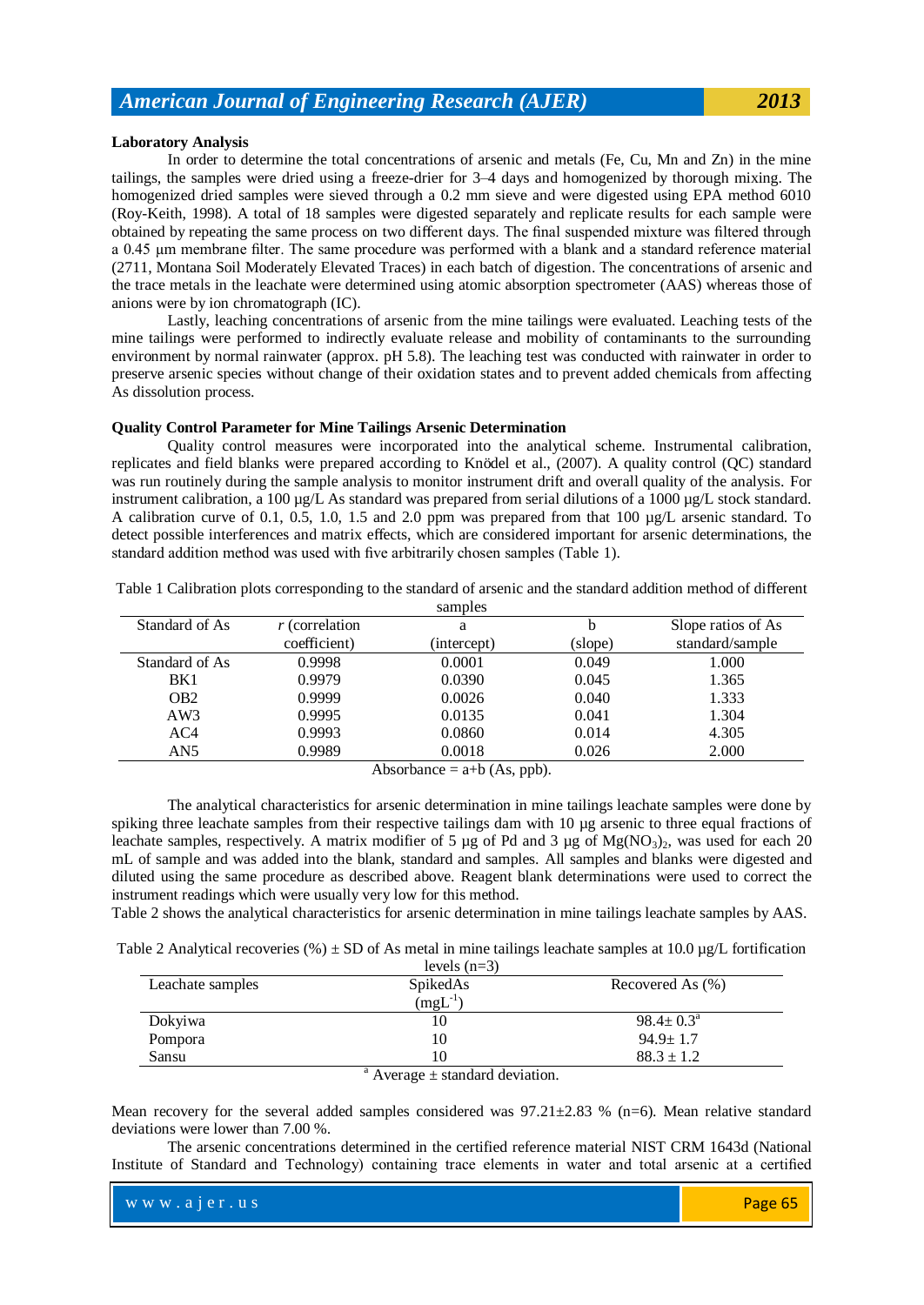concentration of  $56.02 \pm 0.73$  µg/L, was also analyzed (n=10) and was not significantly different from certified levels ( $p > 0.05$ ) (Table 3).

Table 3 Accuracy and precision of the proposed method for arsenic determination against standard reference materials.

|                    | Mean total $As \pm SD$ ( $\mu$ g/L) |                             |               |           |
|--------------------|-------------------------------------|-----------------------------|---------------|-----------|
| Reference material | Certified value <sup>a</sup>        | Measured value <sup>a</sup> | Accuracy      | Precision |
|                    |                                     |                             | $\frac{9}{6}$ | RSD(%)    |
| NIST CRM 1643d     | $56.02 \pm 0.73$                    | $54.67 \pm 0.89$            | 96.41         | 5.33      |

### **IV. RESULTS AND DISCUSSION**

Data on particle size distribution are presented in Table 4. Generally mine tailings from Sanso, Pompora and Dokyiwa tailings dams were reddish-brown to dark-gray coloration and sticky. The samples were in a slightly wet state containing 9.6 %, 6.2 % and 4.5 % water from the mine tailings from Sanso, Pompora and Dokyiwa tailings dam, respectively. The texture of the mine tailings at Sanso is silty clay loam whereas those of Pompora and Dokyiwa are clay.

Table 4 Particle size distribution (mean of three samples) and texture of the tailings mud

| Sampling location | Particle size distribution (%) |                      |    |    |                 |                  |  |  |
|-------------------|--------------------------------|----------------------|----|----|-----------------|------------------|--|--|
|                   | Depth                          | Silt<br>Sand<br>Clay |    |    | Texture         | Moisture content |  |  |
|                   | (cm)                           |                      |    |    |                 |                  |  |  |
| Sanso             | $0 - 20$                       |                      | 56 | 32 | Silty clay loam | 9.6              |  |  |
| Pompora           | $0 - 20$                       | 20                   | 29 |    | Clay            | 6.2              |  |  |
| Dokviwa           | $0 - 20$                       | 30                   | 20 | 50 | Clav            | 4.5              |  |  |

Data represent means of 6 samples per site

Table 5 shows pH, DO and the concentrations of fluoride, chloride, nitrate and sulfate in the leachate of mine tailings. The pHs of leachate in the analyzed samples were alkaline in nature which are not so low (not so acidic). In many cases, the mine leachate where acid mine drainage occurs would show very low pH values such as 2-4 (Jambor et al., 2003; Alvarez, et al., 2006). These neutral or slightly alkaline conditions greatly affected mobility of arsenic in the tailings mud. Relatively high pH values in this tailings mud may be derived from deficiency or less abundance of sulfide minerals in the tailings dam. Thus not much sulfate was generated from oxidation of the sulfide minerals, which did not substantially lower the pHs of the tailings mud, however, sulphate was the dominant anion among the other anions determined, reaching a maximum dissolved concentration of 58.43 mg/L. The high concentration of sulfate indicates that the oxidation of sulfide minerals had occurred in the mine tailings, so that sulfate had been produced.

| Table 5 Values of several chemical constituents in leachate of mine tailings (n=18) |  |  |  |  |
|-------------------------------------------------------------------------------------|--|--|--|--|
|                                                                                     |  |  |  |  |

| Sampling                       |                            | Chemical constituent $(mg/L)$                                                       |    |                    |                                               |                 |                                                                                                    |  |
|--------------------------------|----------------------------|-------------------------------------------------------------------------------------|----|--------------------|-----------------------------------------------|-----------------|----------------------------------------------------------------------------------------------------|--|
| location                       | pH                         | $EC$ ( $\mu$ S/cm)                                                                  | DO | in Fran            | Сŀ                                            | NO <sub>3</sub> | $SO4$ <sup>-2</sup>                                                                                |  |
| Sanso 1                        | $713 \pm 123$ <sup>a</sup> | $686\pm48.36$ 3.32 $\pm1.12$                                                        |    |                    | $0.04\pm0.02$   $1.42\pm0.96$   $0.35\pm0.09$ |                 | $53.17 \pm 7.74$                                                                                   |  |
| Sanso 2                        | 7 53±0 98                  |                                                                                     |    |                    |                                               |                 | $690\pm52.68$ 3.76 $\pm1.42$ 0.06 $\pm0.03$ 0.39 $\pm0.13$ 0.57 $\pm0.36$ 58.43 $\pm9.64$          |  |
| Pompora 1                      |                            |                                                                                     |    |                    |                                               |                 | $6.12\pm2.34$ $798\pm79.22$ $3.83\pm1.08$ $0.28\pm0.14$ $0.19\pm0.07$ $0.48\pm0.84$ $32.73\pm6.46$ |  |
| Pompora $2 \div 7.85 \pm 2.02$ |                            | $773\pm0.74.64$   3.67 $\pm1.03$   0.15 $\pm0.09$   0.23 $\pm0.17$   0.76 $\pm0.62$ |    |                    |                                               |                 | $40.13 \pm 7.15$                                                                                   |  |
| Dokviwa $1 + 7.17 \pm 1.42$    |                            |                                                                                     |    |                    |                                               |                 | $665\pm35.46$ 4.95 $\pm1.72$ 0.78 $\pm0.16$ 4.44 $\pm1.24$ 0.13 $\pm0.07$ 29.64 $\pm5.33$          |  |
|                                |                            | Dokyiwa 2 7.94±1.06 732±42.83 5.03±2.08                                             |    | <b>All Andrews</b> |                                               |                 | $1.26\pm0.84$   $3.97\pm1.03$   $0.17\pm0.03$   $56.87\pm9.14$                                     |  |

<sup>a</sup>Mean ±standard deviation.

As shown in Fig. 4, the concentration of sulfate is inversely related to pH, showing that the sulfuric acid is the main source of large amounts of hydrogen ions. The EC values of the tailings mud ranged from 665 to 798 μS/cm , which were considered quite similar values compared with those in other abandoned metal mines ( Kim *et al*., 1995). The highest EC values were measured at mine tailings (Pompora 1=798 and Pompora 2=773  $\mu$ S/cm).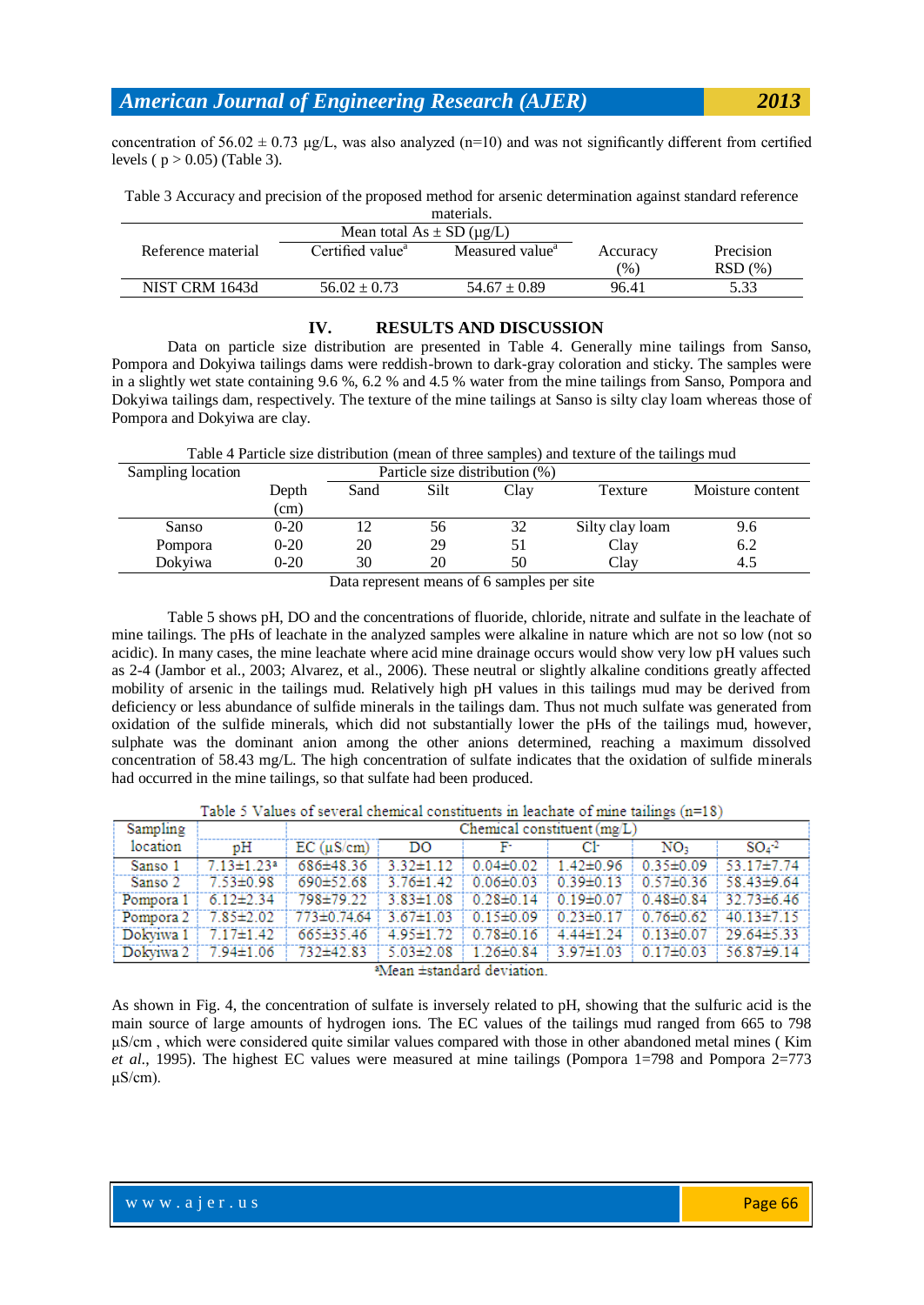

Fig. 4 Relation between pH and sulfate concentration in leachate of mine tailings.

The concentrations of other anions in the leachate were very low  $\langle$  (1.5 mg/L, with an exceptional value 4.5 mg/L for Cl<sup>-</sup>). The values of DO were relatively low  $(3.32-5.03 \text{ mg/L at } 25 \degree \text{C})$ .

Table 6 shows the total concentrations of arsenic and other trace metals (As, Fe, Mn, Cu and Zn) in the mine tailings and arsenic leaching rates in rainwater. The results showed that the mine tailings were heavily polluted with arsenic, and total concentrations of each element were diverse. The total concentrations of elements in the mine tailings were up to 1752 mg/kg As, 75.16 wt.% Fe, 1848.12 mg/kg Mn, 92.17 mg/kg Cu and 7850 177.56 mg/kg Zn. The order of abundance of the trace elements was Fe>As>Mn>Zn>Cu in the analyzed mine tailings (Table 6).

| Sampling<br>location | Concentrations of arsenic and metals in mine tailings |                   |                      |                  |              |      |  |
|----------------------|-------------------------------------------------------|-------------------|----------------------|------------------|--------------|------|--|
|                      | As                                                    | Fe                | Mn                   | Сu               | Zn           | As   |  |
|                      | (mg/kg)                                               | (wt. %)           | (mg/kg)              | (mg/kg)          | (mg/kg)      | (%)  |  |
| Sanso 1              | 542±21.34ª                                            | $7.87\pm4.34$     | 154.63±21.35         | $33.42\pm 6.32$  | 88.67±33.58  | 0.04 |  |
| Sanso 2              | $622\pm35.46$                                         | $4.14\pm0.53$     | 129.56±34.57         | $24.16 \pm 7.32$ | 79.47±17.94  | 0.06 |  |
| Pompora 1            | 1634±124.53                                           | 33.26±14.32       | 846 13±77 34         | $82.44\pm13.57$  | 185.13±24.87 | 0.43 |  |
| Pompora 2            | 1752±154.34                                           | $46.41 \pm 16.46$ | 1204.63±127.46       | 79.12±18.3       | 204.56±43.65 | 0.36 |  |
| Dokviwa 1            | 1412±112.78                                           | 57.23±21.02       | 1848.12±168.96       | 92.17±11.35      | 165.48±54.86 | 0.56 |  |
| Dokviwa 2            | 1292±175.49                                           | 75.16±31.21       | $1653.43 \pm 143.62$ | $88.64\pm7.34$   | 177.56±33.42 | 0.55 |  |

Table 6 Concentrations of arsenic and metals in mine tailings, and arsenic leaching rates in rainwater  $(n=18)$ 

<sup>a</sup>Mean ±standard deviation.

Arsenic concentrations in soils from the decommissioned tailings dam site (Pompora and Dokyiwa tailings dam) far exceeded that from the active tailings dam (Sanso tailings dam). In relation to the Netherlands soil protection guidelines, As levels in soil beyond 55 mg/kg dry weight requires remediation (VROM, 2000). At this threshold, all the soils tested, especially soils from decommissioned and active tailings dams sites, showed poor quality with respect to As and may pose environmental health concern. Potential intrusions of As from the decommissioned tailings dam was approximately three fold that from the active tailings dams.

The Fe content in all the analyzed samples was far above the soil protection guideline value of 21,000 mg/kg, which meant that the presence of the tailings dams, both active and decommissioned probably impacted the surrounding soils with significant amount of Fe. Soils in Obuasi are rich in iron, associated with gold ore deposits principally characterized by sulphide minerals in arsenopyrite form (Osae et al., 1995; Amonoo-Neizer et al., 1995; Asiam, 1996; Smedley, 1996; Smedley et al., 1996; Ahmad and Carboo, 2000; Kumi-Boateng, 2007).

Mn contamination from the active tailings dams is only marginal, as the Mn levels from the active tailings dam were within the permissible range of values of 320 mg/kg for soil protection guideline. However, the levels of Mn in the decommissioned tailings dam were far above the intervention limit of 320 mg/kg. Factors contributing to the differences in Mn concentration between soil samples from the two tailings dam sites are not clear, however, the possible cause for this might be poor mobility of Mn in soils. Mn contamination from the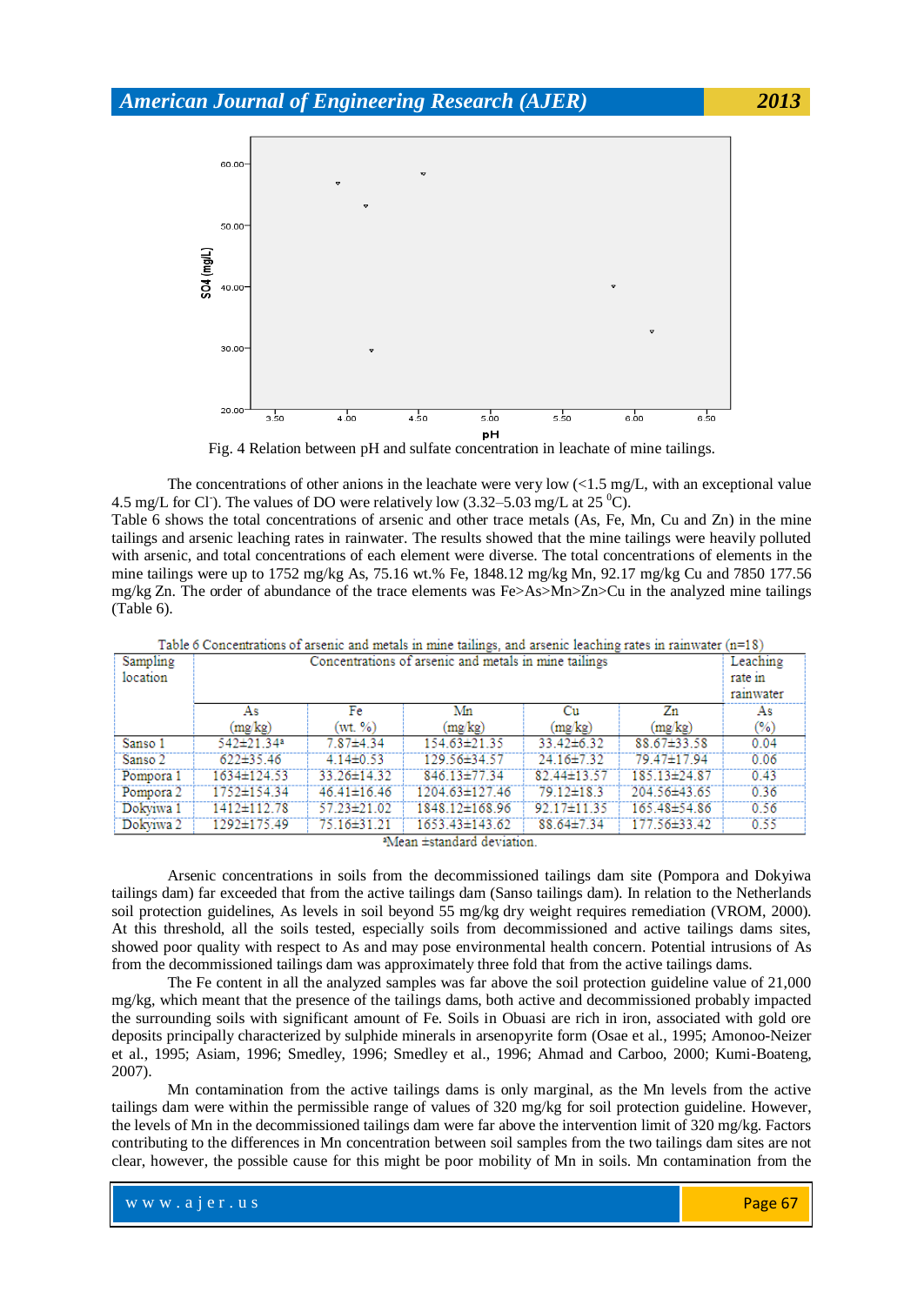dams via movement through soil might take considerably long time to manifest, probably, a reason why the Mn contamination was more pronounced in the decommissioned dam compared to the more recent active dam. Another reason might be the susceptibility of old dried tailings of the decommissioned dam to transport by air, in view of the fact that it was not capped.

The mean concentrations of Cu in soils from the active and decommissioned tailings dams exceeded the recommended limit of 36 mg/kg for a typical uncontaminated soil, however, the values were still within Cu intervention limit of 190 mg/kg for contaminated sites (VROM, 2000).

Zn contamination from the active tailings dams is also marginal, as in the Mn levels from the active tailings dam. The mean levels of Zn from the active tailing dam were within the recommended limit of 140 mg/kg for a typical uncontaminated soil. However, Zn levels of soil samples from the decommissioned tailings dam site fell short of recommended background level of 140 mg/kg, but were still within intervention limit of 720 mg/kg (VROM, 2000).

With regards to the site with the highest concentrations of trace elements, the following observation was made: decommissioned tailings dam site (Dokyiwa) > decommissioned tailings dam site (Pompora) > active tailings dam site (Sanso). The high level of trace elements contamination potentially associated with the decommissioned tailings dam in this study could be a function of dust, since the tailings were dried and uncapped, and easily prone to the effect of wind. Hence the tailings dam will release a considerable amount of these contaminants into the surrounding soils.

The low levels of As and trace metals observed in the active tailings dam might be as a result of the active tailings dams, being relatively recent (built in 1991), have benefited from substantial technological improvement over the decommissioned one, which was one of the earliest to be operated at the AngloGold Ashanti mines. Coupled with recent implementation of an environmental management system that is ISO 14001 compliant (since December 2006), there has been great institutional commitment to keep contamination from mining operations very low at the AngloGold Ashanti mines (Antwi-Agyei et al., 2009). In addition the presence of security around tailings facilities has prevented vandalization of these facilities, perhaps, constituted a network of management activities that altogether might have worked to ensure the reduced level of contamination around the active tailings dams. Indeed, provision of improved security to protect tailings facilities has substantially reduced deliberate damages to tailings transmitting lines by small-scale artisanal miners, who often seek to obtain and reprocess these tailings.

Hitherto, such damages to tailings lines resulted in spillage problems that affected land, vegetation and nearby rivers (AngloGold Ashanti, 2006). The active tailings dams are also presently equipped with facility for draining and re-treatment of effluent, which did not exist during operation of the old decommissioned dam. Leaching tests of the mine tailings were performed to indirectly evaluate release and mobility of contaminants to the surrounding environment by normal rain. Thus rain water (approx. pH 5.8) was selected for the leaching test.

Table 6 shows leaching concentrations of As from the mine tailings. Especially, the leaching levels of As were in the range of 0.04–0.56 %, presenting high proportions for the total arsenic content in the mine tailings. Kim et al., (2000) and Lim et al., (2009) reported a similar result on leaching of As from mine tailings. In their study, As leaching levels were in the range of 0.0017–0.37 % and 0.014–0.026 %, respectively, when mine tailings of six types were mixed with water for 1 hr at a ratio of 1:5 as mass and 1:10 wt:wt, respectively. Even though the test conditions such as leaching solution and shaking time do not correspond to those in our study.

This result is also comparable with results conducted elsewhere (Jang et al., 2005; Ribit et al., 1995; Johnson et al., 2000). Although the mine tailings used in this study were sampled from the surface (0-20 cm) of the uncovered mine tailings pile at active and abandoned mine tailings dam which had been allowed to be in contact with oxygen. This condition might have resulted in the oxidation of sulfide minerals in the mine tailings. The oxidation of sulfide minerals which combine with As can also result in the dissolution of As by water (Lim et al., 2009). Based on the presence of sulfide minerals, high contents of As, potential of oxygen contact, and high sulfate concentration in the mine tailings, the equations 1–3 related to dissolution of iron and arsenic, as an example, could have occurred in the mine tailings (Kim et al., 2004; Lim et al., 2009; McGregor et al., 1998; Johnson et al., 2000):

$$
FeS_2 + 7/2O_2 + H_2O \rightarrow Fe^{2+} + 2SO_4^{2-} + 2H^+ \tag{1}
$$

$$
Fe_{(1-x)}S + (2-x/2)O_2 + xH2O \rightarrow (1-x)Fe^{2+} + SO_4^{2-} + 2xH^+ \tag{2}
$$

$$
4\text{FeAsS} + 13\text{O}_2 + 6\text{H}_2\text{O} \rightarrow 4\text{Fe}^{2+} + 4\text{H}_2\text{AsO}_4 + 4\text{SO}_4^{2-} + 4\text{H}^+ \tag{3}
$$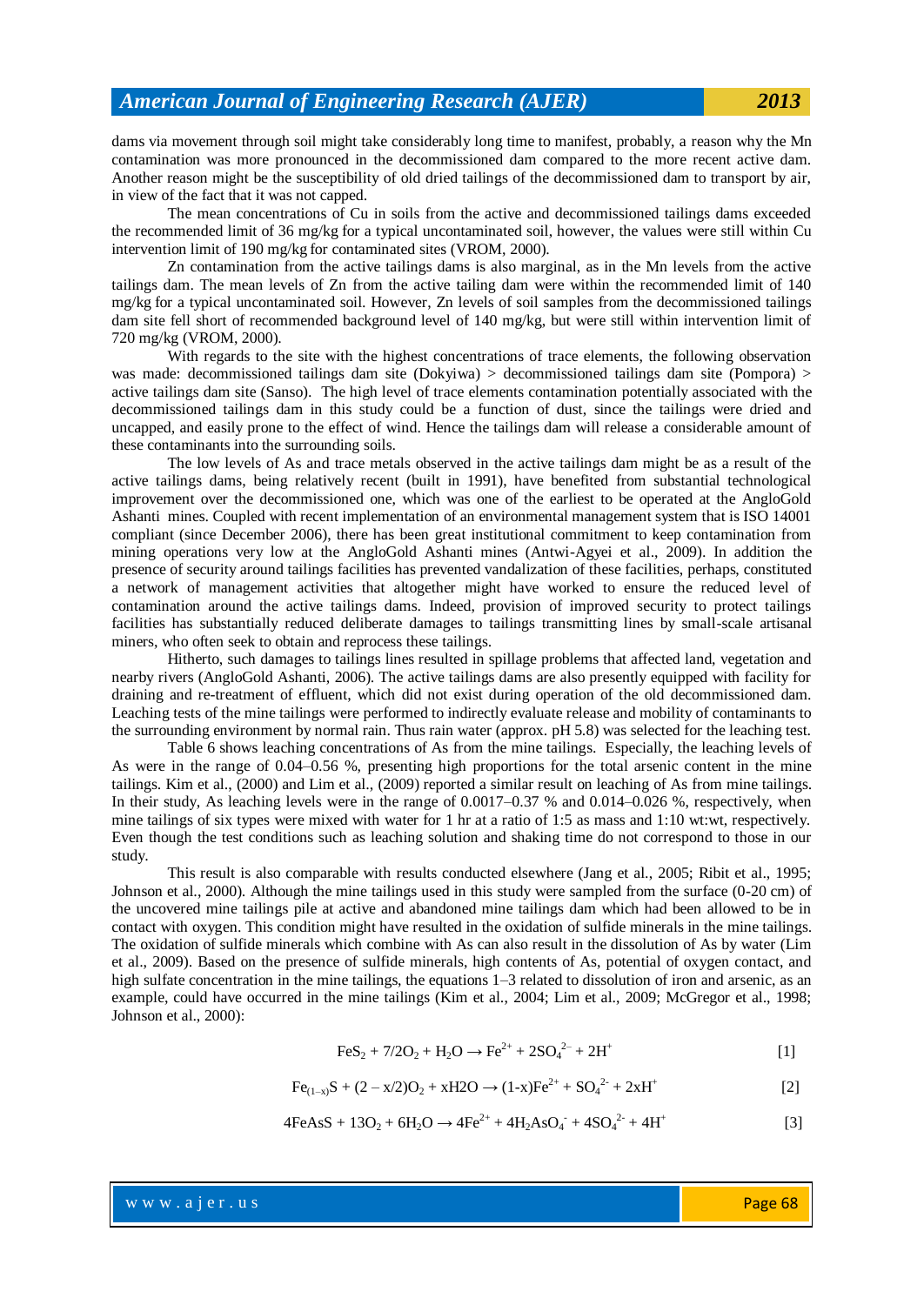Here, ferrous ions precipitate in the form of ferric hydroxide by oxidizing or hydrating, as shown in the equation  $(4)$ :

$$
Fe^{2+} + 1/4O_2 + 5/2H_2O \rightarrow Fe(OH)_3 + 2H^+
$$
 [4]

As and heavy metals released by oxidation can be re-adsorbed onto the surface of ferric hydroxide, and also adsorbed As and other heavy metals can be separated from the surface of ferric hydroxide by water (Lim et al., 2009; Holmstrom et al., 1999).

### **V. CONCLUSIONS**

Considerable amount of As and trace elements (Fe, Cu, Mn and Zn) contamination was associated with gold mine tailings dams, irrespective of whether the dam was active or decommissioned. This potential impact was greater for decommissioned tailings dam since the tailings were dried and uncapped, and easily prone to the effect of wind. Hence the tailings dam will release a considerable amount of these contaminants into the surrounding soils. Arsenic contents of soils from the vicinity of the active and decommissioned tailings dams far exceeded recommended Netherlands intervention value of 55 mg/kg, hence, constituted significant environmental health threat. However, Cu and Fe contents of the mine tailings from both active and decommissioned tailings dams within the study area were also far above the Netherlands soil protection guideline values. Similar pattern was exhibited in the Mn and Zn levels in the abandoned tailings dams but not in the case of active tailings dam which might not present direct environmental threat, although potentially, they could remobilize (with rainfall) and affect aquatic systems. The leaching concentration level of As observed in this study indicates that easily soluble fraction of As might be already released by the oxidation of sulfide minerals with air and water for a long period at the tailings deposition site. Based on the potential that As could be already released from the mine tailings, investigations on the status of contaminants in nearby environmental media (lands, plants, nearby streams and rivers as well as groundwater) are needed. In addition, mine tailings treatment is needed to prevent additional oxidation of sulfide minerals in mine tailings by oxygen contact which releases As and heavy metals by water.

#### **REFERENCES**

- [1]. Ahmad, K., & Carboo, D. (2000). Speciation of As (III) and As (V) in some Ghanaian gold tailings by a simple distillation method. Water, Air Soil Pollution, 122, 317-326.
- [2]. Akabzaa, T.M., Banoeng-Yakubu, B. & Seyire, J.S. (2005). Heavy metal contamination in some mining communities within Jimi river basin in Ashanti Region. Journal of the Ghana Science Association, 7 no.1.
- [3]. Alvarez, R., Ordóñez, A. & Loredo, J. (2006). Geochemical assessment of an arsenic mine adjacent to a water reservoir (León, Spain). Environmental Geology, 50, 873-884.
- [4]. Amonoo-Neizer, E.H., Nyamah, D. & Bakiamoh, S.B. (1995). Mercury and arsenic pollution in soil and biological samples around the mining town of Obuasi, Ghana. Water, Air Soil Pollution, 91, 363-373.
- [5]. Amonoo-Neizer, E.H., Nyamah, D., & Bakiamoh, S.B. (1996). Mercury and arsenic pollution in soil and biological samples around the mining towns of Obuasi, Ghana. Water and Soil Pollution. 91, 363-373.
- [6]. AngloGold Ashanti. (2006). AngloGold Ashanti, Obuasi Ghana, Country Report.
- [7]. Ansong Asante, O., Agusa, T., Kubota, R., Subramania, A., Ansa-Asare, O.D., & Tanbe, S. (2005). 14<sup>th</sup> symposium on Environmental chemistry, Osaka.
- [8]. Antwi-Agyei, P., Hogarh, J.N. & Foli, G. (2009). Trace elements contamination of soils around gold mine tailings dams at Obuasi, Ghana. African Journal of Environmental Science and Technology, 3(11), 353-359.
- [9]. APHA., AWWA., & WEF. (2005). Standard methods for the examination of water and wastewater. 20<sup>th</sup> Ed. APHA Washington, DC.
- [10]. Asiam, E.K. (1996). Environmental assessment of gold beneficiation: Arsenic audit and impact on Obuasi environs. Ghana Mining Journal, 2 (1), 17-20.
- [11]. Asklund, R. & Eldvall, B. (2005). Contamination of water resources in Tarkwa mining area of Ghana. Department of Engineering Geology, Lund University, Sweden.
- [12]. Boadu, M., Osae, E.K., Gollow, A.A., Serfor-Armah, Y. & Nyarko, B.J.B. (2001). Determination of arsenic in some water bodies, untreated ore and tailing samples at Konongo in the Ashanti region of Ghana and its surrounding towns and villages by instrumental neutron activation analysis. Journal of Radioanalytical and Nuclear Chemistry, 249 (3), 581-585.
- [13]. Boateng, E., Dowuona, G.N.N., Nude, P.M., Foli, G., Gyekye, P. & Jafaru, H.M., (2012). Geochemical assessment of the impact of mine tailings reclamation on the quality of soils at AngloGold concession, Obuasi, Ghana. Research Journal of Environmental a nd Earth Sciences, 4(4), 466-474.
- [14]. Carbo, D. & Sarfor-Armah, Y. (1997). Arsenic pollution in streams and sediments in the Obuasi Area, Proc. of UST-IDRC'97 National Symposium, Kumasi, Ghana. pp. 114.
- [15]. Day, P.R. (1965). Particle fractionation and particle size analysis. In: methods of soil analysis, No. 9 Part 2. Black, C.A., (Ed.), American Society of Agronomy, Madison, Wisconsin, pp: 545-567.
- [16]. Foli, G. & Nude, P.M. (2012). Concentration levels of some inorganic contaminants in streams and sediments in areas of pyrometallurgical and hydrometallurgical activities at the Obuasi mine, Ghana. Environmental Earth Sciences, 65: 753-763, DOI: 10.1007/s12665-011-1121-x.
- [17]. Golow, A.A., Schlueter, A., Amihere-Mensah, S., Granson, H.L.K. & Tetteh, M.S. (1996). Distribution of arsenic and sulphate in the vicinity of Ashanti goldmine at Obuasi, Ghana. Bulletin of Environmental Contamination and Toxicology, 56: 703-710.
- [18]. Griffis, R.J., Barning, K., Agezo, F.L. & Akosah, F.K. (2002). Gold deposits of Ghana. Minerals Commission of Ghana, Accra.

w w w . a jer . u s Page 69 and the result of the result of the Page 69 and the Page 69 and the Page 69 and the Page 69